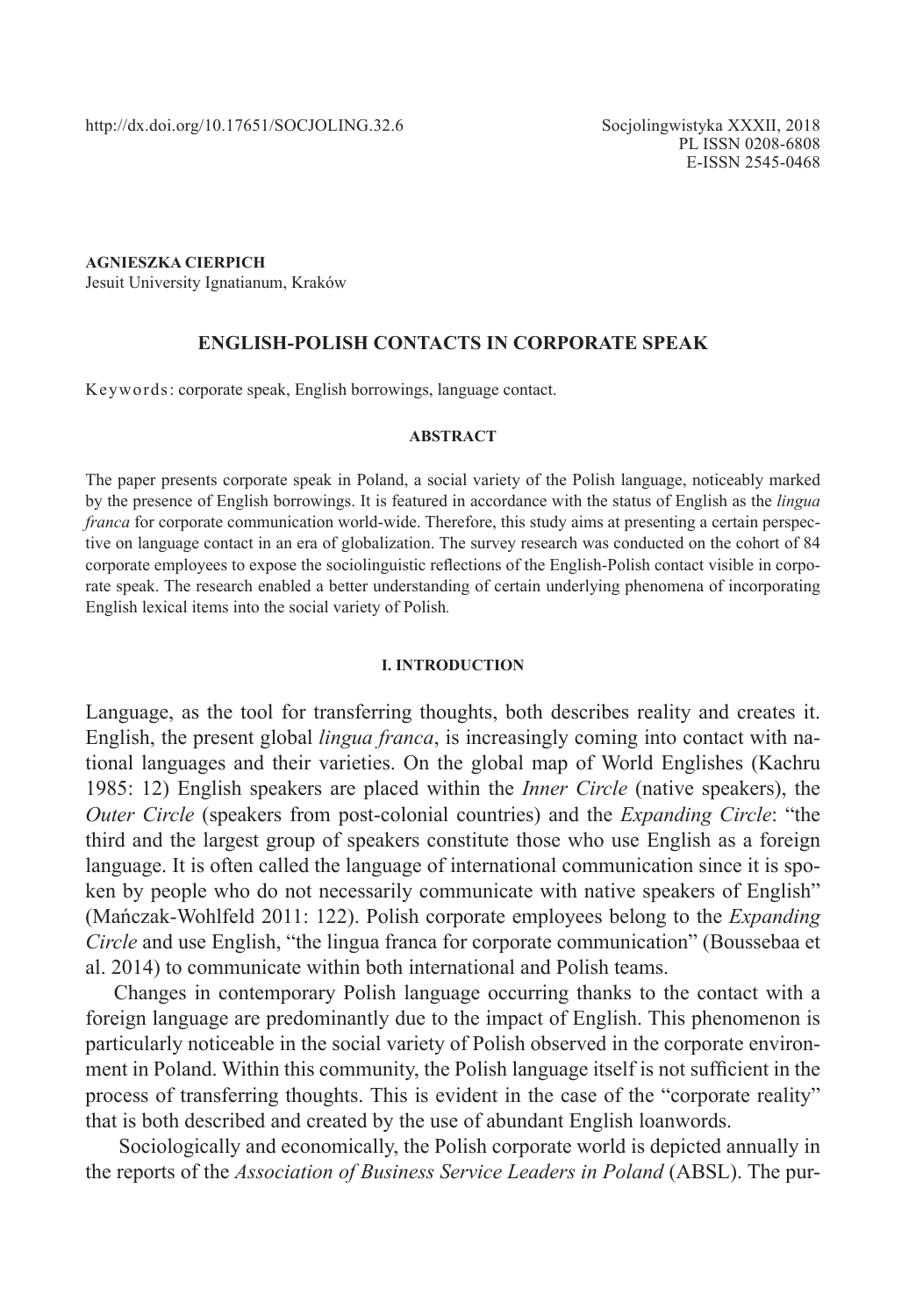pose of this paper is to shed some light on the sociolinguistic aspects of this world, up until now this area has received little scholarly attention<sup>1</sup>. This survey research was undertaken in order to investigate this corporate speak reality. The gathered material was delivered by a cohort of Poles employed in various international companies in Poland. A total of 84 interviewees responded to the questionnaire designed specifically for the study. The goal of the research was to extract empirical data as to a) examine the hypothesis that Poles employed in international corporations noticeably incorporate English words and phrases into their daily communication in Polish, b) to zoom in on "Polish corporate speak", understood as a specific variety of the Polish language characterized by a vast reception of Anglicisms. In this paper, "Polish corporate speak" is defined by the term *corpolect<sup>2</sup>* (Cierpich 2015a, 2017). These terms can be used interchangeably, but only the first one was used in the questionnaire. Also, in order to refer to the adapted English linguistic elements, the terms *borrowing* and *loanword* were utilized. According to Haugen (1950: 212), "The heart of our definition of borrowing is the attempted reproduction in one language of patterns previously found in another". The data collected on the basis of the open-ended questions shows that the considered lexemes do undergo both graphic and morphological adaptation (e.g. English: *assignment* → Polish: *esajment*, English: *I scheduled* → Polish: *zaskedżulowałam*). Due to the formal restrictions of the paper, the discussion on terminological matters cannot be included but they have been comprehensively covered by Mańczak-Wohlfeld (2012: 165–175) (cf. Podhajecka 2006; Busse, Görlach 2007; Kuźniak 2009).

<sup>&</sup>lt;sup>1</sup> Much has been written on the corporate communication taking place in English (cf. Zając 2013, Grucza, Allnajar 2015, Allnajar 2016). Nevertheless, the variety of the Polish language marked by the visible presence of the English lexemes by now has not yet lived to see an exhaustive monographic description. There have been, however, a couple of papers published during recent years (cf. Wasilewski 2009, Kuć 2011, Kolasa 2014, Cierpich 2015a, 2015b, Naruszewicz-Duchlińska 2016, Cierpich 2017). On the other hand, the topic has received considerable media attention and has been discussed repeatedly for example in newspapers, on the Internet and on breakfast television.

<sup>&</sup>lt;sup>2</sup> The previously conducted linguistic analyses were useful so as to understand the complexities of the investigated language variety. They were followed by an attempt to classify "Polish corporate speak" by placing it within the broader context of language varieties. The commonly held idea of a "corporate sociolect" was challenged due to its insufficiency in explaining the existence of differences within the branches and divisions of particular companies. Consequently, a new notion of *corpolect* (Cierpich 2015a, 2015b, 2017) was introduced. The research (*ibid*.) helped to delineate a number of different sociolects which function in certain companies, as well as their internal sub-varieties (i.e. varieties used only in a branch of a corporation, or even only by members of small teams of the branch, often related to specialized vocabulary). It has been proven that linguistic items of different corporate sociolects overlap at some points. As a result, it is evident that most types of such sociolects do share a common ground, that is the whole set of English loanwords, commonly understood and used within the Polish corporate community. Therefore, *corpolect* should be understood as an umbrella term encompassing a range of corporate sociolects and systematizing them.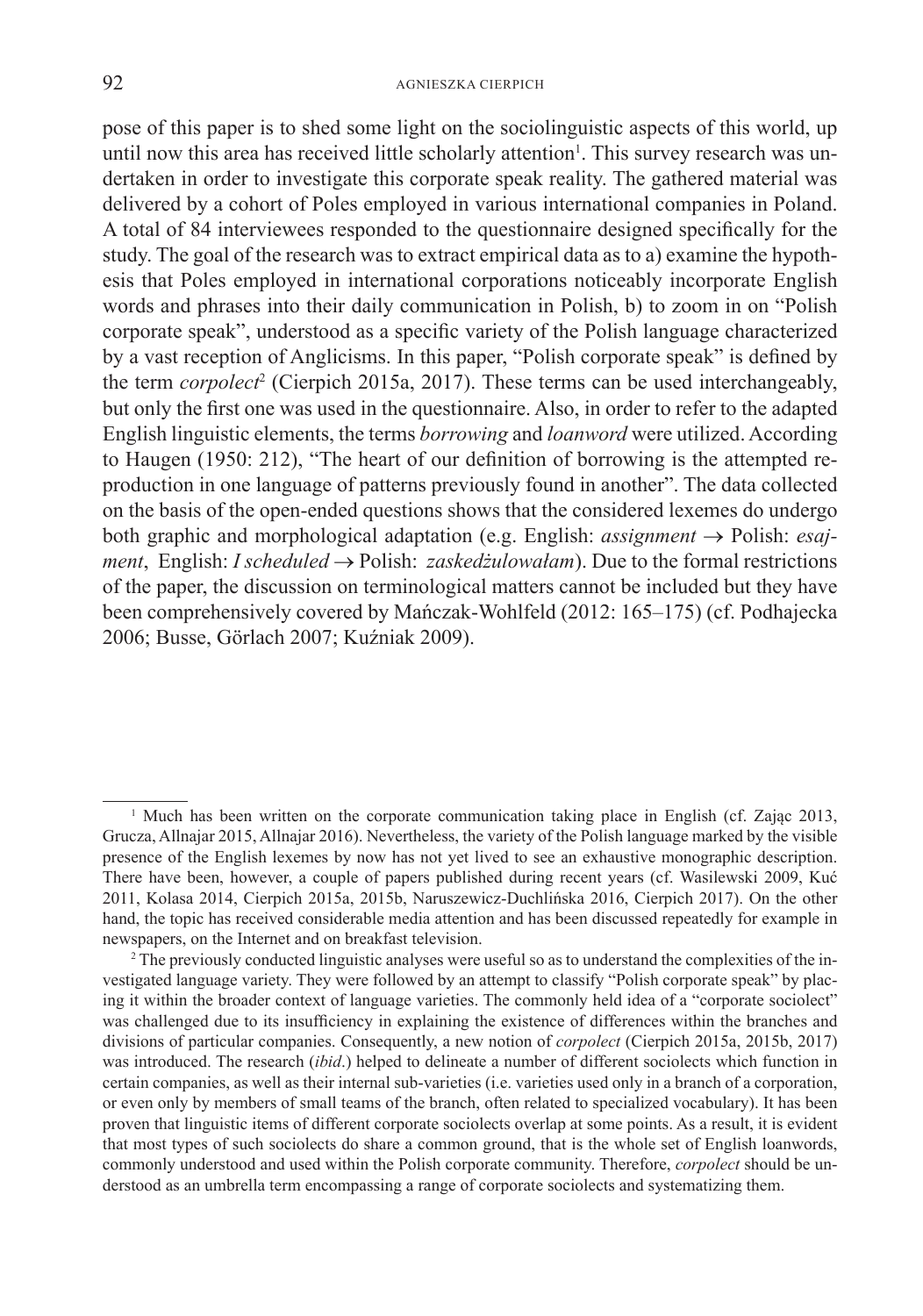### **II. THE CORPORATE WORLD – A SOCIO-ECONOMIC OUTLINE**

### **1. Multinational corporations in Poland – a local market for global services**

International corporations in Poland operate in the so-called modern business services sector. In Poland, foreign investors are attracted not only by highly-skilled specialist workers fluent in foreign languages, but also by far lower salaries awarded for equivalent posts abroad. Of considerable importance are also factors such as the country's economic stability or the suitable geographical location, the latter being convenient for strengthening the relations both with the West and with the East (e.g. India):

Poland's rise as one of the top locations on the global business services map is made possible due to investors rating it as a reliable and stable place to do business. The country is now an established part of a network of cross-border relations between international corporations and Polish companies providing business services. They find that having an office in Poland offers a competitive advantage and boosts their growth potential (ABSL Report 2016:  $6<sup>3</sup>$ ).

*The Association of Business Service Leaders* (ABSL) is a leading organization representing the sector and is made up of a number of different centresspread throughout the country. Their English acronyms (BPO, SSC, ITO, R&D) are also widely used among the Polish speaking business community and they stand for:

- a) BPO *Business Process Outsourcing*
- b) SSC *Shared Service Centres*
- c) ITO *Information Technology Outsourcing*
- d) R&D *Research & Development*

The ABSL Report provides an in-depth overview of the characteristics and the scale of the industry operations that are one of the fastest-growing areas of the Polish economy. Following the report, the number of jobs in the business services sector is consistently rising, thus the industry is placed among the major players on the job market in Poland (2016: 9). In the first quarter of 2016, there were 676 foreign and 260 Polish business services centres employing 177,000 and 35,000 people respectively, comprising a total of 212,000 jobs<sup>4</sup>. Unsurprisingly, already in 2017, the number of services centres in Poland has grown by 142, giving an overall total of 1,078. Of these, 748 were foreign-owned and 330 Polish-owned, employing respectively 198,000 and 46,000 workers, i.e.  $244,000$  in total (ABSL 2017 Report)<sup>5</sup>. More to the point, in 2017 alone, the centres of business services generated as many as 32,000 jobs and, according to the authors, such centres will employ at least 300,000 people by 2020. Corporations are locat-

<sup>&</sup>lt;sup>3</sup> <http://absl.pl/wp-content/uploads/2016/09/Raport\_ABSL\_2016\_EN.pdf> [16.03.2018]; translation mine.

<sup>4</sup> The present paper deliberately includes Polish-owned centers since the language that the employees use is also heavily marked with English borrowings. My research (conducted between 2012 and 2016) demonstrated that the use of anglicized jargon is not related to the origin of the company's capital but to the international character of the sector in which it operates, e.g. outsourcing. 5

<sup>&</sup>lt;https://www.everestgrp.com/wp-content/uploads/2017/07/Business-Services-Sector-in-Poland-AB-SL-2017-min.pdf> [16.03.2018].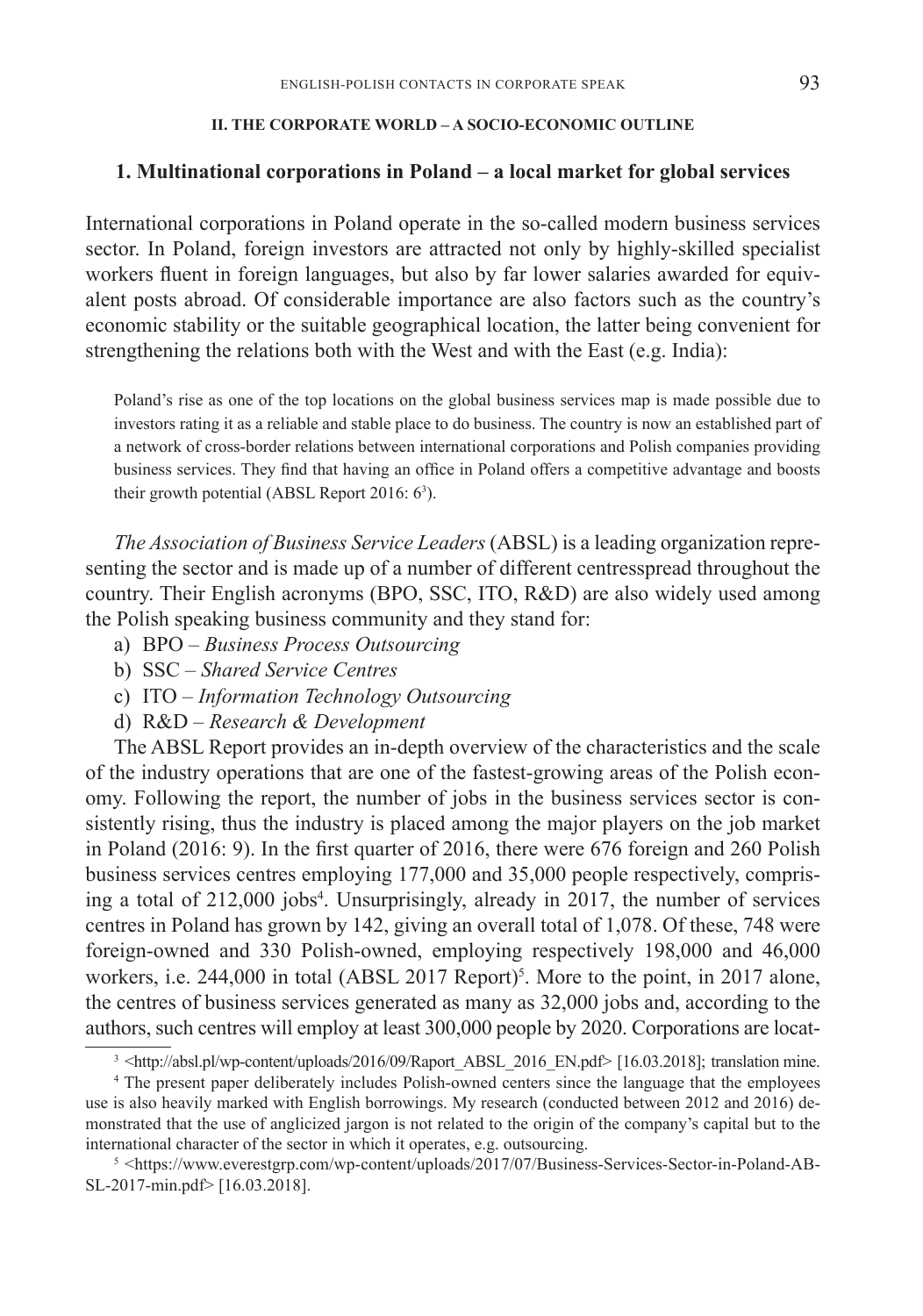ed in over 40 Polish cities, the seven major ones being Kraków (almost 55,000 workers), Warsaw (almost 43,000), Wrocław (40,000), Trójmiasto (Tri-City) (19,000), the Katowice Agglomeration (19,000), Łódź (18,000) and Poznań (14,000). Together, they account for 86% of all jobs in the sector and Kraków is the largest such centres in Europe.

### **2. The Polish** *homo corporaticus*

Corporations in Poland usually employ young university graduates who are fluent in foreign languages. The unique nature of their work requires them to be oriented towards personal and career development activities, resistant to stress and constantly mobile. Colloquially they are known as "corporate people" or, more pejoratively, as "corporats". The term *homo corporaticus*, popularized by Joanna Krysińska's book *Homo corporaticus, czyli przewodnik przetrwania w korporacji* [Eng *Homo corporaticus or how to survive in a corporation*] has also entered the popular parlance.

The advantages of working in a corporation include paid internships, job security and relatively high salaries complemented by various additional benefits [Pl *benefity*] and perks [Pl *perksy*]. Regarding the ABSL report (2016: 39), the most common advantages are private medical care, a Multisport card, group life insurance, flexible working hours and/or possibility of working from the home office working [Pl *home office*], a laptop and/or a mobile phone, reimbursement for training, a bonus for relocation to another city for work [Eng *relocation package*, Pl *pakiet relokacyjny*], an additional bonus for goal achievement, additional paid days off, vouchers for lunches, a parking space and a pension scheme. Additionally valued is the possibility both to work in a multicultural environment and to contribute to international projects. All of these entail high job satisfaction levels and a sense of professional prestige. According to the Tiger and TNS Polska 2015 report<sup>6</sup>, for 50 % of business centres employees in Warsaw, commonly known as "Mordor on the Domaniewska Street" [Pl *Mordor na Domaniewskiej*], their current job constitutes "the fulfilment of their dreams". Furthermore, these types of corporate jobs can aid in advancing career paths, allowing even the most ambitious professionals to implement their plans.

Generally well-known disadvantages of this type of employment contract are the constant time-pressure and long hours. Daily excessive stress at the office can also contribute to the spirit of rivalry often interpreted as the so-called "rat race". The abovementioned report (Tiger and TNS Polska 2015) draws attention to the appalling fact that in Warsaw 44% of corporation employees regularly work overtime and as many as 40% work 14 hours or more a day. Surveys indicate that 40% of workers acknowledge suffering from burnout and 30% have a "disturbed work-life balance". The profile of a typical worker requires deeper sociological and psychological analyses. Suffice to say that a corporate environment is better suited to people who are good at teamwork, flexible and able to align their tasks with those of other group members. This alignment applies also to various methods of communication and the language used.

 $6$  <http://www.marketing-news.pl/message.php?art=45205>[16.03.2018].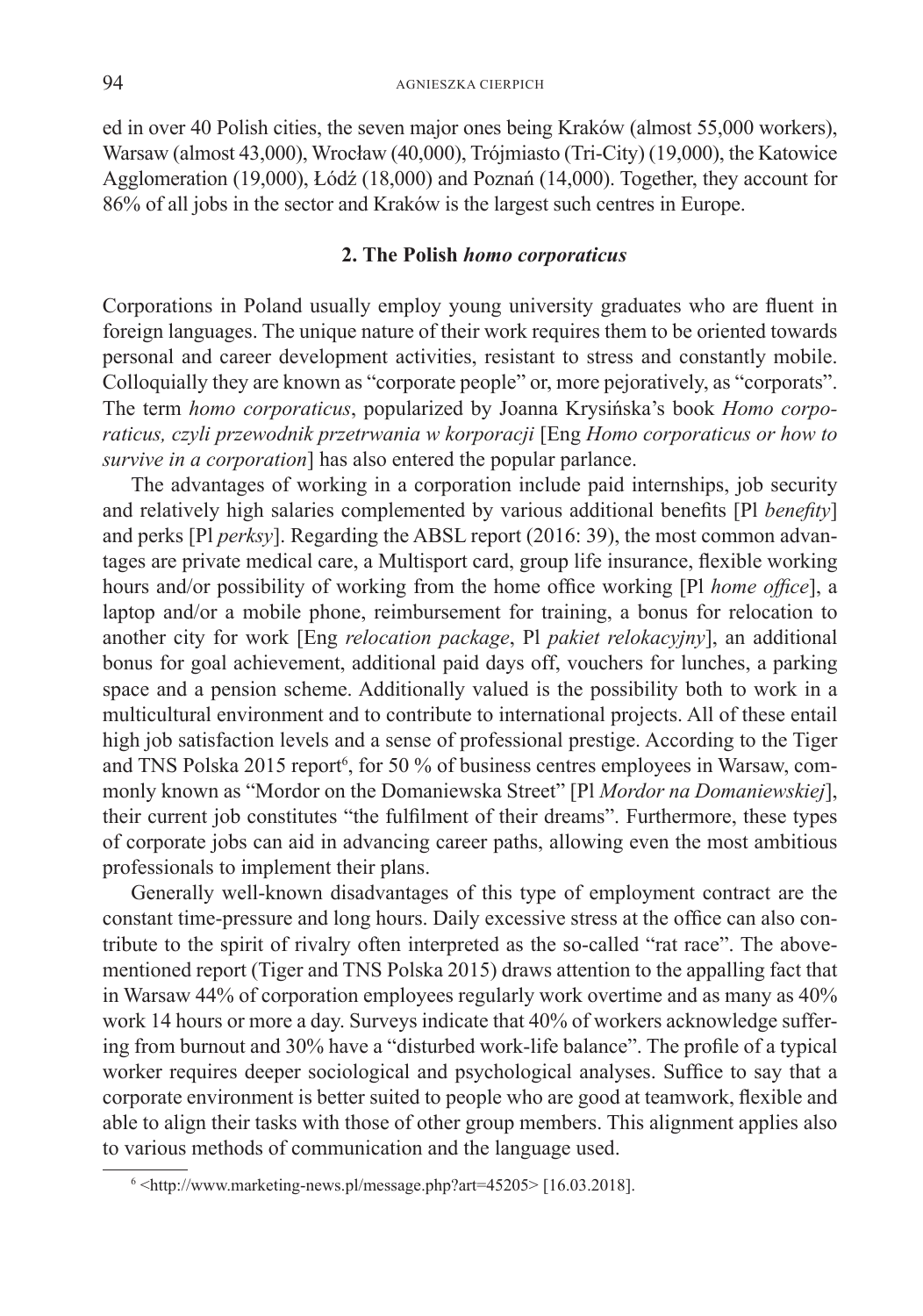#### **III. THE STUDY**

The research material was collected during the "Career Days" (Pl *Dni Kariery*) arranged by the AIESEC organization at the Jagiellonian University in Kraków and at the Cracow University of Economics in March 2015. Annually, this job fair7 provides 60,000 students with an opportunity to engage and interact with 250 companies through workshops and presentations and to meet their prospective employers. The paper-and-pencil questionnaire was distributed among 84 representatives of 26 following companies: Accenture, Alexander Mann Solutions (AMS), Aon Hewitt, Brown Brothers Harriman (BBH), Capgemini, Capita, CITI Handlowy, Delphi, Elektrolux, Heineken, HSBC, International Airlines Group (IAG GBS), IBM, International Paper (IP), Schwarz Gruppe, MBE Group, Mars, Motorola, Nestlé, Nokia, OTCF (4F), Philip Morris International (PMI), Raiffeisen Polbank, RWE GBS, TRANSPOREON, Valeo.

The questionnaire was designed as a set of closed-ended and open-ended questions printed on paper. The introductory part of the questionnaire included the author's name, surname and her affiliation with the Jagiellonian University. The following line stated the purpose of the survey, i.e. the examination of the influence of English borrowings on Polish corporate speak. Below, for the sake of clarification, there was a subsidiary sentence added with the phrase "corporate speak" [Pl *korpomowa*] to be colloquially understood as a "combination" of the Polish language and English borrowings. Terms such as "social variety", "sociolect" or a "corporate variety of the Polish language" were disqualified in favour of the term generally accepted in the Internet discourse. The respondents were asked to provide six socio-biographical data items referring to their individual characteristics such as: sex, age, education, the name of the corporation they are employed in, the employment period and finally the business position held.

Of the study population, over four fifths of the subjects disclosed their sexual identity (49 women, 19 men). However, the result seems inconclusive due to the fact that 16 participants failed to respond. The recruited interviewees, aged between 23–37 years, had been employed in their corporations from between two months and ten years. When education is taken into consideration, the examined group turned out to be highly diversified, yet they had mainly graduated from numerous departments of the humanities. Most commonly, professions such as foreign philology graduates (16), economists (16), psychologists (8), financial experts (5), managers and lawyers (4) and sociologists (3) were mentioned. Additionally, 7 respondents provided imprecise answers regarding their education background. An unspecified 'humanities' profile was demonstrated by 10 survey participants and a 'technical' profile was shown by 7 others. Last but not least, 4 individuals left that blank unfilled.

The respondents' answers about professional terms used at work (i.e. English or Polish) showed that as many as 74% of employees selected the English language. Remarkably, almost all of the participants wrote down<sup>8</sup> their full professional positions:

<sup>7</sup> See: <http://aiesec.at/events/career-days/, http://dnikariery.pl/welcome/#newsy> [16.03.2018].

<sup>8</sup> This section includes original spelling.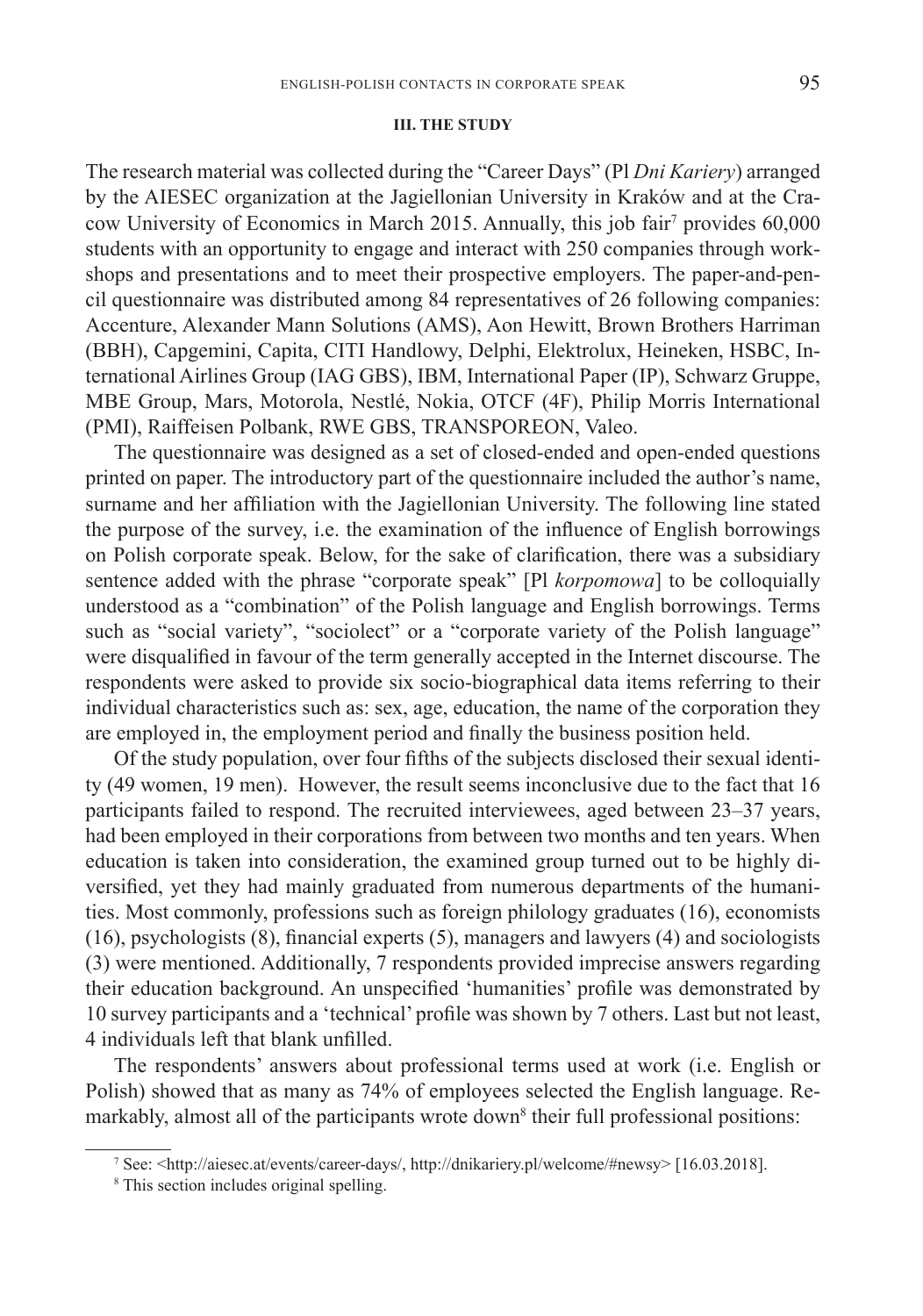#### AGNIESZKA CIERPICH

*team leader*, *resource specialist*, *principal resource specialist*, *spend analyst*, *contract administrator*, *onboarding investor specialist*, *credit control*, *Junior HR Specialist*, *Recruitment Specialist*, *Test engineer*, *process lead*, *Product Manager*, *Senior employer branding specialist*, *coordinator*, *accountant*, *Senior HR administrator*, *Executive Assistant*, *Line Manager*, *Management Developer Manager*, *HR Specialist*, *Financial Reporting Representative*, *HR Business Partner*, *stuffing consultant*, *recruitment coordinator*, *HR Recruitment Assistant*, *Junior Recruitment Specialist*, *Sr. Recruiter Specialist*, *Finance & Accounting Process Analyst*, *Junior Employer Branding Specialist*, *Recruitment Consultant*, *Junior Financial Analyst*, *Senior Administrator*, *Recruitment Administrator*, *HR Administrator*, *Junior OTC Administrator*, *RTR Administrator*, *Sourcing Specialist*, *Sr. GL Accountant*, *Trainee in Recruitment Team*, *Jr. Payroll Specialist*.

In the questionnaire, a few questions concerning the socio-biographical data were included, however, some of them were left unanswered. As a result, there was no possibility to correlate the data with the outcomes of the survey. For instance, since 16 participants indicate their sex identity, evaluating any answer in relation to gender was not possible. Other socio-biographical aspects (age, education, employment period) were often neglected as well.

On average, the employee, born after 1980, is either a university graduate, or works in a company while studying, presumably in the field of humanities. More relevantly, the Pole speaks English fluently in order to work in a company that is located in Poland, yet, which headquarters is frequently in other parts of the world. Owing to this, the employee of the company communicates with his/her co-workers in English worldwide, or more likely, in the so-called Ponglish to facilitate both the communication and cooperation among the Polish teams. Finally, it seems worth mentioning that all the respondents were willing to participate in the questionnaire. In fact, only one company invited was unable to fill in the survey due to the fact that their manager refused to give her permission. Many interviewees were very interested in the research.

### **IV. POLISH CORPORATE SPEAK CLOSE-UP: RESEARCH FINDINGS**

The following section presents ten closed-ended questions. The response parameters include the assessment of the collected data, as well as the three open-ended questions with the analyses of the answers formulated by the interviewees.

### **1. Corporate speak at the workplace – closed-ended questions**

### **1.1 Recognizability, attitudes, language use**

Question No. 1: "When did you first hear about *Polish corporate speak*?". Possible answers: a) before being employed in a corporation b) after being employed in a corporation.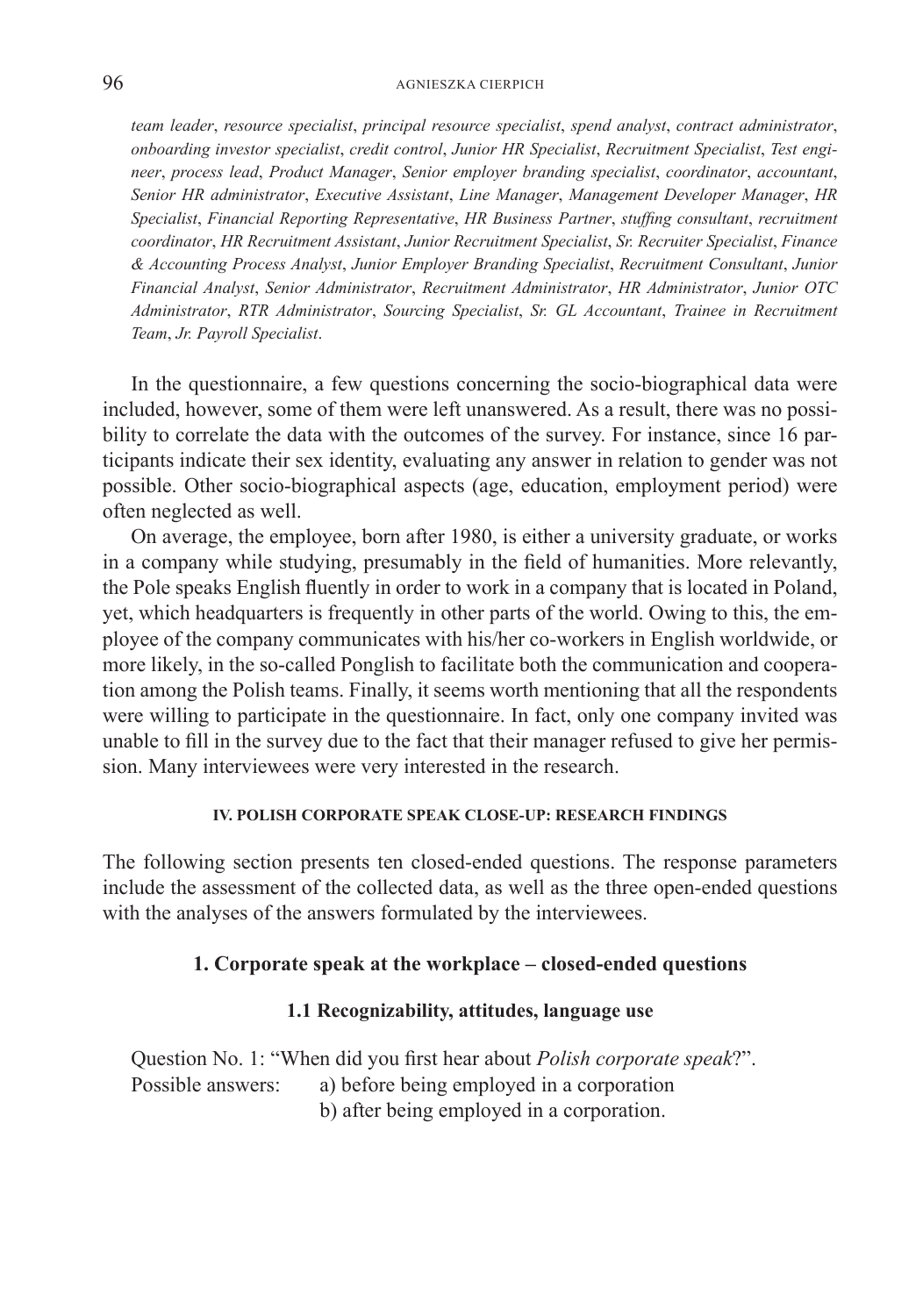Results: In this cohort of 84 respondents, 62% claimed that they heard about *Polish corporate speak* for the first time before being employed in a corporation. In light of the above, we may conclude that Poles ages 23–39 recognize this phenomenon.

1) Question No. 2: "How many of your co-workers incorporate *Polish corporate speak*?".

Possible answers: a) all

b)  $60\% - 80\%$ 

c) less than 50%

Results: Nearly half of the participants (49%) acknowledged that everybody used corporate speak in their workplace, 43% stated that their co-workers fell into the 60%–80% range. Only 8% of the interviewees circled answer (c). Therefore, it is clear that a majority of the Poles employed in international corporations use this social variety of Polish.

The study also measured workers' attitude to the notion of corporate speak.

2) Question No. 3 was phrased as follows: "What is your attitude towards *Polish corporate speak*?". The survey included three answers referring to the degree of approval of this language variety:

Possible answers: a) I like it

b) I don't like it

c) I don't care

Results: Almost one fourth of those who completed the questionnaire (22%) affirmed that they liked Polish corporate speak. Interestingly, also 22% of the surveyed marked the negative answer (b): "I don't like it". Since 56% opted for answer (c) "I don't care", there is an apparent indifference to corporate speak within the majority of the participants. The assimilation process at the workplace is evidently connected with the acquisition of the discussed social variety of Polish, which seems to become an intrinsic part of the working environment quite easily. Thereby, according to the surveyed, this social variety is of pragmatic nature. The point of reference to these results is displayed below, in the paragraph covering the replies to the open-ended questions.

The functional character of Polish corporate speak is also confirmed in questions No. 7 and 8. Their objectives were to determine the length of time the interviewees devoted to getting accustomed to this social variety of Polish and, more significantly, to developing the skill of efficiently applying it in practice.

## **1.2 The process of acquisition**

3) Question No. 7: "How long did it take you to get used to *Polish corporate speak*?". They were offered three options:

a) several days

b) several weeks or months

c) I still fail to understand some words or phrases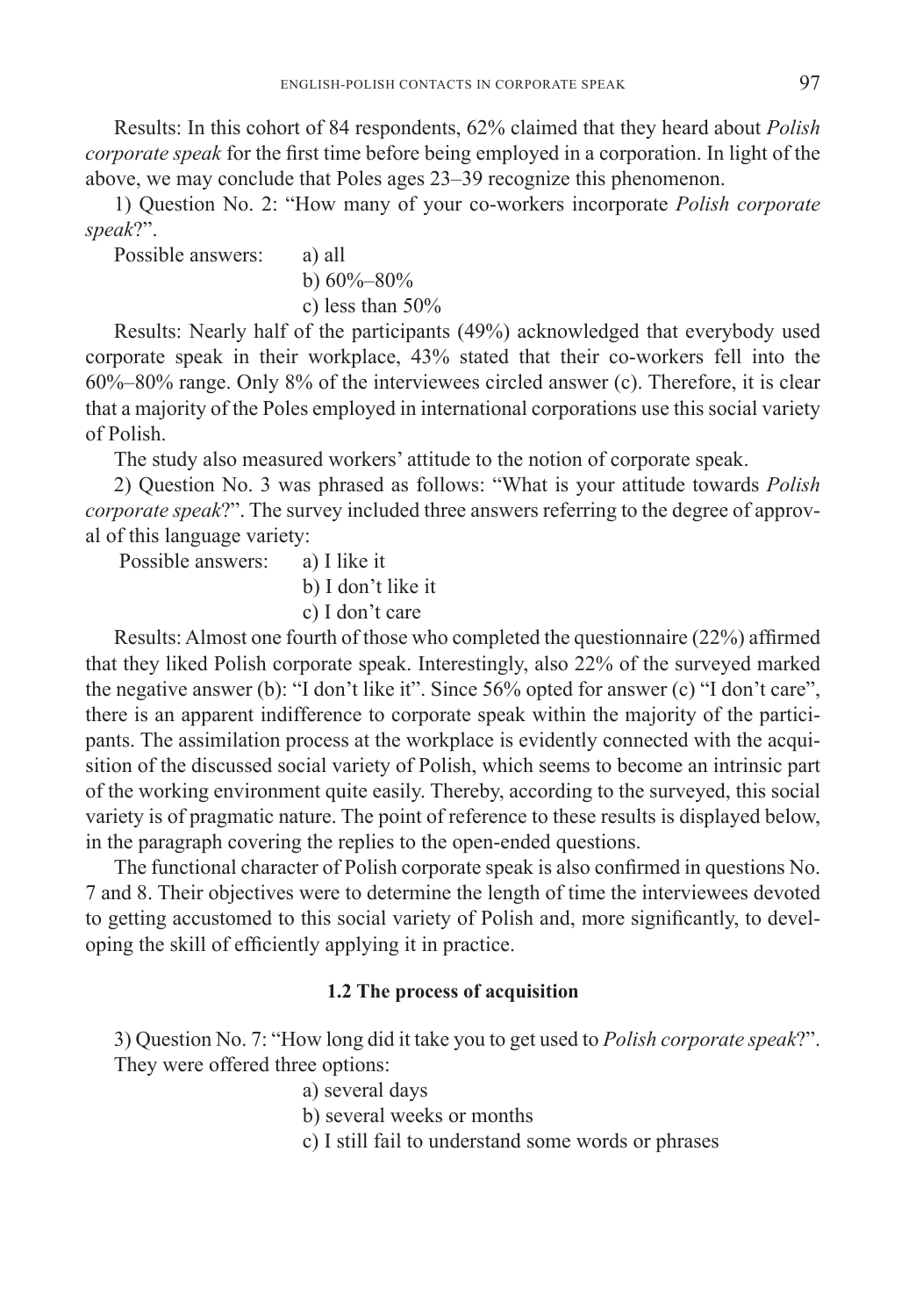Results: Over half of all the recruited individuals (53%) acknowledged that they developed the habit of communicating in Polish corporate speak within a period of several weeks or months. Unsurprisingly, over one third of the employees (38%) acquired it within only several days.  $8\%$ <sup>9</sup> of the study populations opted for (c): they still misunderstand some lexical items.

4) Question No. 8 was closely related to the previous request in order to collect more extensive data about the effectiveness of *Polish corporate speak* in the process of communication: "How long did it take you to successfully communicate in *Polish corporate speak*?":

Possible answers: a) several days

b) several weeks or months

c) I still am frequently unable to do it

Results: Taking into account the indicated statistics, in the case of less than three fourths (68%) of the interviewees, the process of the acquisition of *Polish corporate speak* lasted for several weeks or months. Of the examined group, just one quarter opted for (a), several days at work sufficing to become competent in speaking this linguistic variety. Approximately 5% of the participants admitted that they still had problems with applying certain vocabulary to their daily communication at work.

However, the pace of acquiring corporate speak declared in the abovementioned questions refers to the people who are a part of the corporate environment. During the recruitment process, candidates are required to submit to their future employers not only their university diploma but also at least one foreign language proficiency certificate, preferably the one in English. Typically, in order to get a job in a corporation, individuals are obliged to pass through multi-level recruitment procedures. Their knowledge, skills and competences are verified, along with the interview conducted in English for the sake of assessing their linguistic competence as declared in their job application.

In an attempt to determine the participants' proficiency in English, The Common European Framework of Reference for Languages (CEFR) classification was cited.

5) Question No. 9: "What is your proficiency level in English?".

There were three possible answers:

a)  $A1 - A2 - B$ eginner

b) B1 – B2 – Intermediate

c)  $C1 - C2 -$ Advanced

Results: CEFR is a commonly known guideline that ranks learners' advancements in foreign language skills. The participants' responses were based upon a self-evaluation. Undoubtedly, the majority of the interviewees (99%) are linguistically competent speakers. Nearly three fourths of the subjects (70%) showed that their English proficiency level was advanced, and almost one third (26%) of the recruited group indicated the intermediate level. To verify the hypothesis that more advanced English proficiency enhances the acquisition of Polish corporate language variety, we formulated a complementary request:

<sup>9</sup> The remaining 1% included additional descriptive answers which at this point appear irrelevant.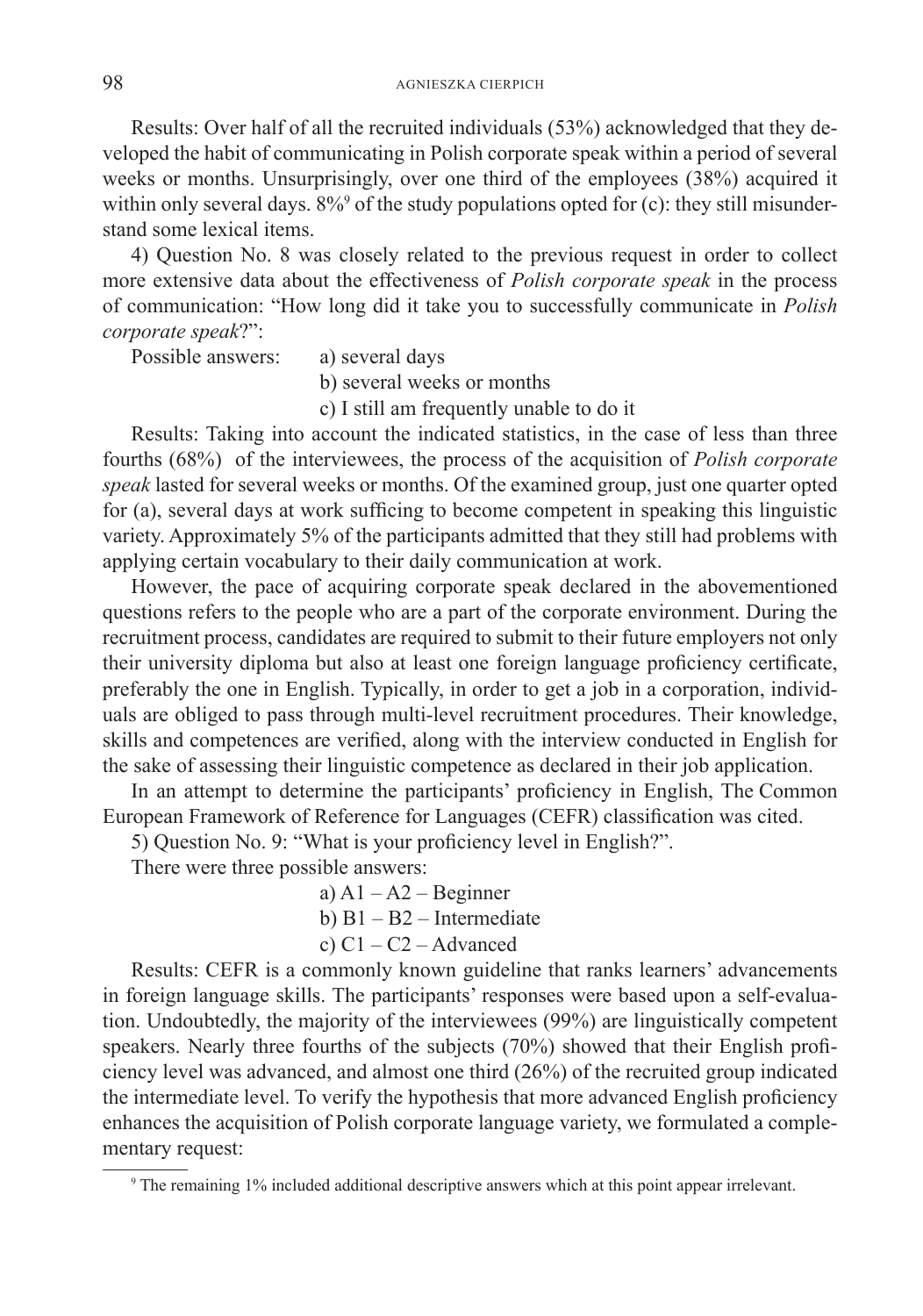6) Question No. 10: "Does your English proficiency level facilitate acquisition of *Polish corporate speak*?".

Results: Participants were offered the dichotomous Yes/No response. 79% selected "yes", confirming the hypothesis.

### **1.3 Linguistic politeness (vulgarisms)**

Having scrutinised the linguistic habits of corporation employees as well as various interrelated comments in Internet fora or blogs, another fundamental research area that emerged, is the issue of linguistic politeness. As was previously mentioned, the scope of the questionnaire imposed some limits, therefore only two close-ended questions were asked. They both referred to the use of vulgar, non-standard expressions at work:

7) Question No. 14: "Are there any vulgar words used in your daily communication in your corporation?". The Yes/No scale was used as a research tool in this study approach.

Results: Unbelievably, nearly four fifths of the subjects (79%) admitted that they used vulgar words, while less than one fifth (17%) said "No"<sup>10</sup>.

8) In Question No. 15 the subjects' task was to estimate the level of the language vulgarisation in the case of the word *fuck*: "If the English word *fuck* is used in your company communication, you consider it to be:

# a) vulgar

## b) neutral?".

Results: Less than three quarters of the interviewees (63%) confirmed that the selected word was vulgar. Over one third of the population (32%) was of the opinion that the word was neutral.

Perhaps these two questions should have been reformulated. Although the phenomenon of language vulgarisation exists, the current study fails to demonstrate its aspects in detail.

Prior to asking participants to express attitudes towards words and or phrases assumed to be vulgar, a question should have been postulated to better understand their opinion on the definition of vulgarisms. This conclusion was drawn after having evaluated the responses to question No. 15 that clearly indicated the dissimilarities in the participants' understanding of the term "vulgar" (63% opted for "vulgar" connotations whereas 32% went for "neutral"). Comparing the two results, note that for over one third of the population, the vulgar English word (*fuck*) is not equivalent to its Polish vulgar counterpart. More to the point, the interviewees' replies also attested to the fact that another English vulgar lexeme "fuck up" was neutral and had gained the status of having a non-vulgar meaning, so as to be acceptable to use on a daily basis.

<sup>&</sup>lt;sup>10</sup> The missing fraction in this correlation entails both unfilled gaps in the survey and additional, descriptive answers which could not have been taken into account. Nevertheless, the lack of this part seems statistically irrelevant since the discrepancy between the answers is huge.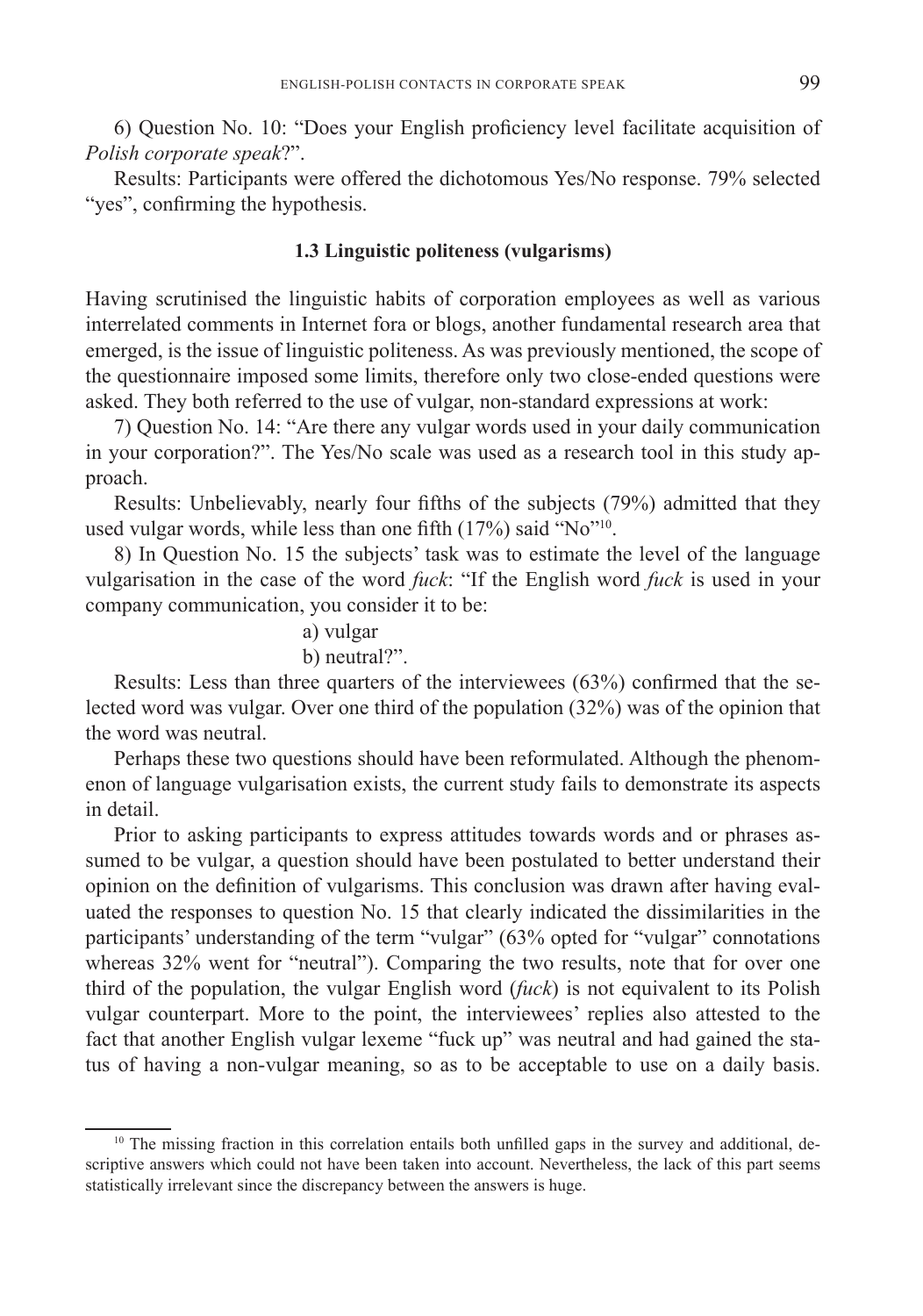These findings reveal the need for further investigation of the phenomenon of linguistic politeness observed among Polish corporate workers.

## **2. Corporate speak in the workplace – open-ended questions**<sup>11</sup>

## **2.1. Reasons for incorporating borrowings into corporate speak**

In an attempt to frame a more comprehensive sociolinguistic picture of Polish corporate speak, the following open-ended questions were introduced: Question No. 4 "Will you please briefly explain your answer to question No. 3, why you like / you do not like or / you do not care about *Polish corporate speak*?", and Question No. 13 "Please enumerate some of your favourite / or most interesting phrases included in daily corporate speak"<sup>12</sup>.

There are internal and external linguistic reasons for lexical innovation. Among the internal linguistic factors Weinreich (1963: 56–70) indicates for instance the loss of expressive force of certain native lexemes and the fact that some semantic fields in the recipient language are insufficiently differentiated in comparison to the ones existing within the donor language. On the other hand, the need to designate new concepts and the prestige attributed to the source language comprise external linguistic factors. Additionally, the non-linguist aspects are of cultural, psychological and sociological character (Mańczak-Wohlfeld 1995: 18). The analysis of the comments provided by the interviewees validated the hypothesis that the Polish workers employed in corporations widely implement English loanwords in Polish corporate speak. The analysis established five general motives:

# 1) **Globalization of business and international work environment with English as a** *lingua franca*

An international work environment was the most common reason given for using borrowings. The participants repeatedly emphasized the universal role of English as a basic communication tool in a globalized world. They perceive corporations as enterprises in which English is the unquestionable *lingua franca*. According to those surveyed, the ubiquity of English in Polish corporate speak is interrelated with the foreign capital of the companies, as well as their foreign management and contractors. English is the language of communication with employees in foreign branches of the company yet, increasingly, also with other teams in Poland.

# 2) **Documentation and software in English**

The respondents indicated that various areas of company life are based on the English language. Many companies impose English-only computer programs. Documentation, instructions and notifications are often available exclusively in English. In ad-

<sup>&</sup>lt;sup>11</sup> The order of the open-ended questions was arbitrarily selected to enhance the respondents' interest in writing down their own examples, ideas or opinions.

<sup>&</sup>lt;sup>12</sup> The order of the aforementioned questions was selected arbitrarily so that the respondents were not discouraged by a long set of open-ended questions.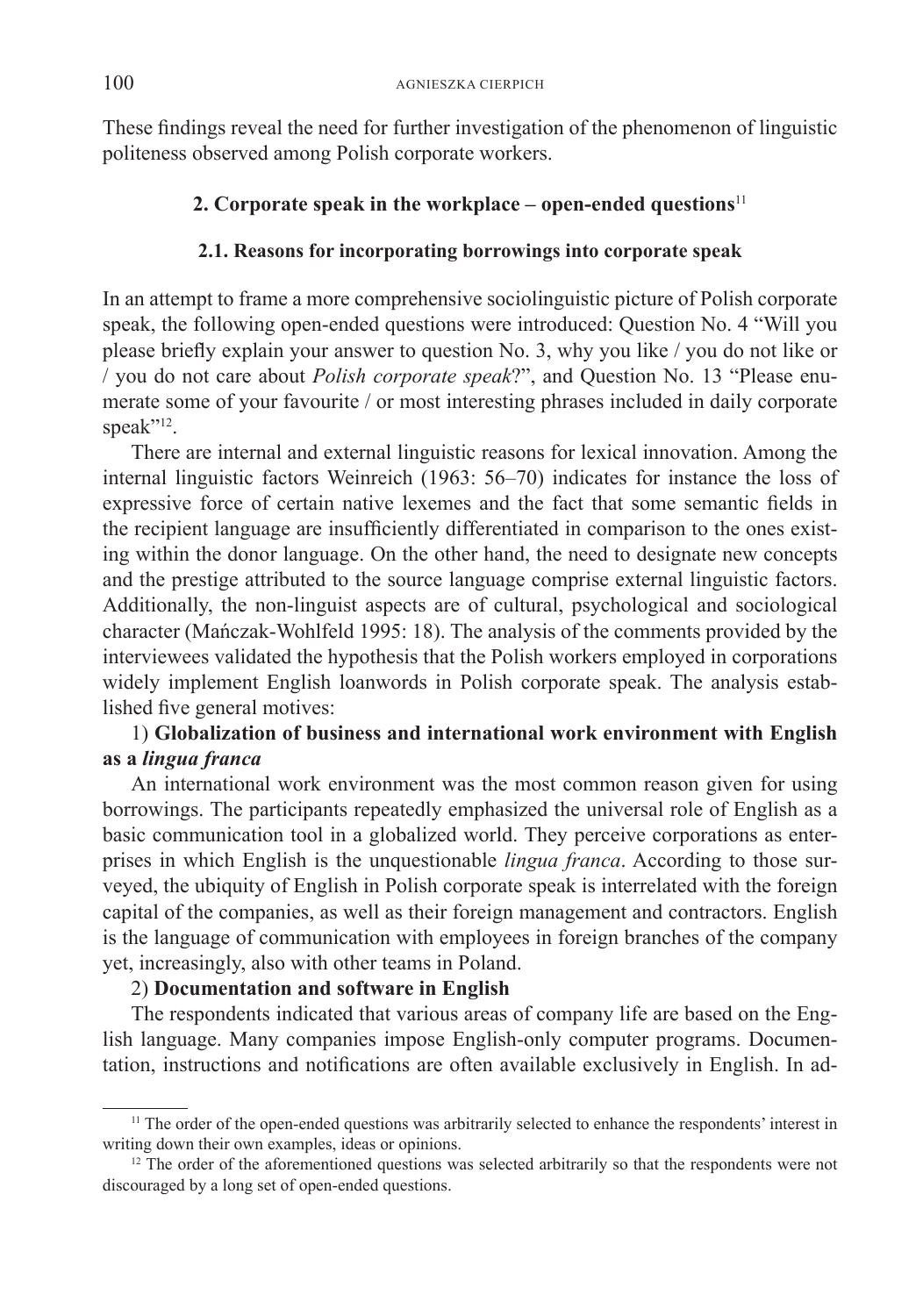dition, some people use technical language studded with borrowings. Those surveyed acknowledged that the professional literature in their field is frequently only available in English. Consequently, the corporate language reality is to some extent shaped by English.

# 3) **Economy of communication**

The practical aspects of using borrowings were also repeated by the surveyed. Among them, apparently the most significant advantage mentioned was that of economy, i.e. the simplification and speeding-up of communication due the accuracy and precision in conveying messages.

# 4) **Translation problems**

Translation of English words and phrases in corporate communication is necessary. However, it often appears more difficult for the following reasons:

- a. **The lack of a Polish equivalent** (e.g. Pl *benchmark*, *challendżować*) which is sometimes related to a particularly dynamic development in the field. Then the adoption of a given word can be so rapid in the usage that no one looks for a Polish equivalent.
- b. In some cases, a potential word or phrase seems too archaic, wchich respondents also remarked on.
- c. **Insufficient precision of the existing equivalent**, which occurs when the equivalent is known and obvious but in fact has a less precise meaning (e.g. Pl *call*, *mieć calla*, *feedback* – understood not only as Polish *informacja zwrotna* but as a process or a part of a process in the company).
- d. **The necessity to use a descriptive equivalent**, which takes place when the Polish translation requires a far longer phrase than the original one (e.g. Pl *deadline*, *employer branding*, *zbillować* as "to make out an invoice", AP, CSR, HR13).

# 5) **Group identity**

Some replies suggest that corporate speak can influence the creation of group identity. As the respondents demonstrated, a particular way of using the language results from the established practices and intragroup dependencies. The answers to close-ended question No. 11 confirm this: "In your view, can the corporate speak used in the work environment be seen as a cohesive factor, integrating your team?". Over half of the interviewees (56%) acknowledged this fact.

<sup>&</sup>lt;sup>13</sup> Various English acronyms are used also in order to compress the utterances, for example:

a) AP (*Accounts Payable*) – "Trzeba *zaadresować* temat tych niezapłaconych faktur do *AP*" instead of: "Trzeba skierować temat tych niezapłaconych faktur do działu zarządzania zobowiązaniami" (additionally, the verb *zaadresować* used in the aforementioned meaning is a semantic borrowing).

b) HR (*Human Resources*) – "Mam dzisiaj spotkanie z *HR-ami*" instead of: "Mam dzisiaj spotkanie z osobami z działu kadr".

c) CSR (*Corporate Social Responsibility*) – "Firma inwestuje w działania z zakresu CSR" instead of: "Firma inwestuje w działania z zakresu społecznej odpowiedzialności biznesu".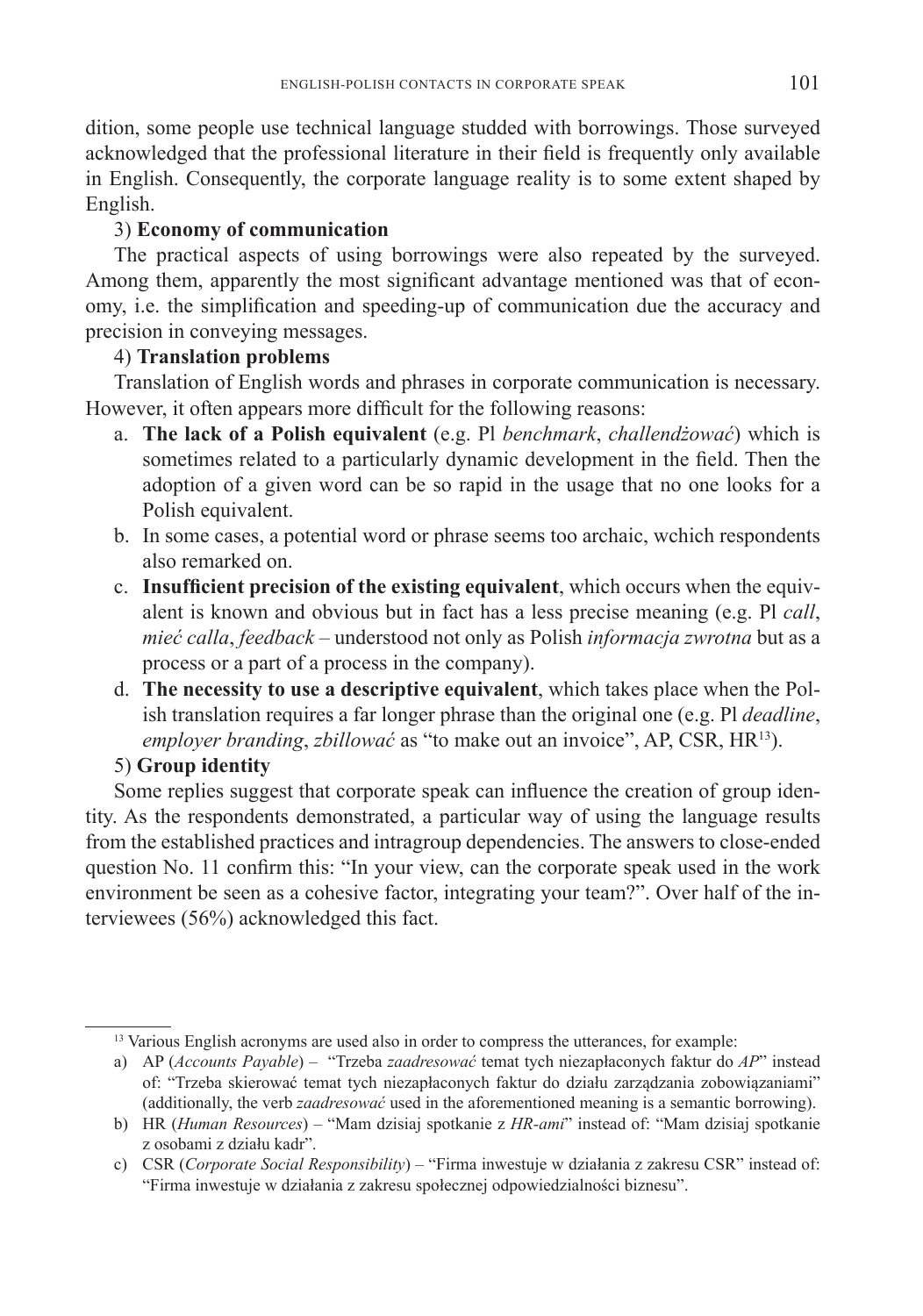### **2.2 Borrowings used in Polish corporate speak**

Question No. 13: "Please enumerate some of your favourite / the most interesting phrases included in the daily corporate speech" was aimed at collecting, arranging and classifying the lexical elements frequently occurring in Polish corporate speak. The empirical material was divided into three distinctive grammatical categories: nouns, verbs and adjectives. The implications of the findings overwhelmingly support Whitney's theses (1881). In the lexical units, 144 nouns, 51 verbs and 6 adjectives were distinguished. In the examples listed below, the original spelling was retained. When a word was reported more than once, the number of repetitions was included in parentheses.

### **a) Nouns:**

*absentism*, *accept* (2), *approach*, *approval*, *attrition*, *back end*, *background*, *beck up*, *binka*14, *blockin point*, *blocking pointy*, *bullshit*, *brejk*, *brief* (2), *chasowanie*, *case* (2), *kejs* (2), *call* (7), *challenge* (3), *czelendż* (2), *czelendżowanie* (3), *client*, *coaching*, *conclusion*, *czekałtowanie*, *czekinowanie*, *dashboard*, *deadline* (9), *dedlajn* (3), *destynacja*, *esajment*, *feedback* (3), *fejs*, *floor*, *forward*, *forwardowanie* (2), *fuck up* (2), *fuckup*, *fackap*, *fuckup*, *fakap*, *FAKAP*, *guys*, *googelowanie*, *Haery*, *headcount* (2), *home office*, *insight*, *inwojs*, *invoice, isiu/iśu*, *iszju* (*issue*), *juzer*, *konfcall*, *lunch*, *meating*, *meeting* (4), *menedżowanie*, *mentoring*, *minutki* ("as meeting minutes"), *open space* (2), *order*, *outcome*, *performance*, *placeholder*, *plejsholder*, *procesowanie*, *pushowanie*, *puszowanie* (2), *quality performance feedback*, *reject* (2), *requestowanie*, *safety*, *safety issue*, *scorecard*, *screen* (3), *shortlista*, *slide*, *small talk*, *space*, *supervajzer*, *target* (11), *task*, *team* (3), *template*, *templatka*, *time sheet*, *trak*, *turnover*, *update*, *vendor*, *visibility*, *workload*.

### **b) Verbs**<sup>15</sup>**:**

(to adjust) *zadjustuj*, (to advise) *adwajśnij*, (to book) *bookować*, *zabookować*, (to brief) *zbrifować się*, (to call) *callnąć*, (to cancel) *skanseluj*, (to catch up) *catch up*, (to challenge) *challengować* (2), *czalendżować*, *czelengować*, *czelendżować się*, (to chase) *czejsować*, *chasowanie*, (to clear) *sclearuj*, (to focus) *fokusuj się*, (to forward) *forwardować*, *forwarduj* (2), *sforwarduj* (2), *forłardnąć*, *fołardnąć*, *forwardnąć*, *sforwardować*, *sforłardować*, *przeforwardować*, (to handle sth) *handluj*, *hendluję*, (to investigate) *inwestygować*, (to mail) *mailować*, (to match) *zmatchuj*, (to) *zmerdżować*, (to pinge) *pingować*, (to print) *printować*, (to process sth) *procesuję*, *sprocesować*, (to resolve) *zrizolwować*, (to request) *requestować*, *zarikłestuj*, *zarequestuj* (2), *zarequestuję*, (to run) *runować*, (to schedule) *zaschedulować*, *zaskedulować*, *zreschedulować*, (to share) *szeruj*!, (to update) *updatuj*, (to watch) *zwaczować coś*.

<sup>&</sup>lt;sup>14</sup> The meaning of the noun was not included.

<sup>&</sup>lt;sup>15</sup> Because the meaning of some of the adapted lexemes is sometimes difficult to decipher, the source language infinitive forms were appended in the brackets.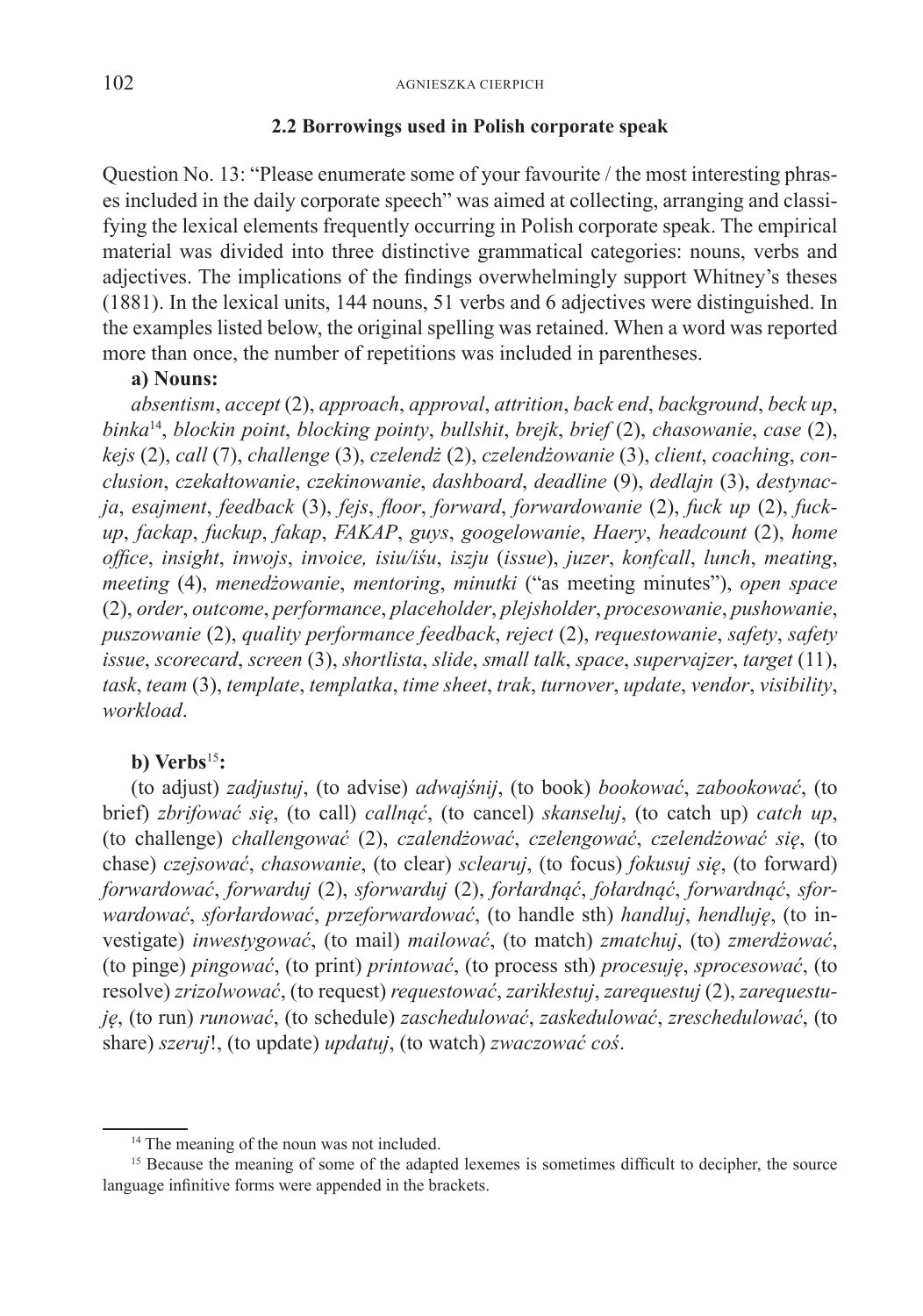### **c) Adjectives:**

*accepted*, *approved* (2), *not deserving*.

### **3. Corporate speak outside the workplace**

To increase the reliability of the measures implemented in the study population, complementary variables concerning Polish corporate speak were included in close-ended questions. A longitudinal study attempted to examine the phenomenon of Polish corporate speak turned out to be sufficient to thoroughly scrutinise this intricate issue, particularly from the perspective of an outsider. Numerous informal conversations, three private meetings with several corporate-employee teams and officially conducted interviews16 demonstrated some intriguing findings. There is a tendency to introduce some elements of Polish corporate speak to private conversations in venues other than work (Cierpich 2015, 2017). The methodological approach taken in this research enabled us to confirm the validity of this statement. As regards these outcomes, the additional Yes/ No question was aggregated: Question No. 6: "Have you ever used *Polish corporate speak* out of work – at home or in your private conversation?". The reason being to obtain a filtered point of view shared by the participants. The following Question No. 7: "If your answer is 'yes', which word/phrase was it?" required respondents to disclose more information providing they marked the yes-answer option. Unsurprisingly, four fifths of those interviewed (80%) admitted having used some English vocabulary in their conversations in Polish, outside work. The availability of the free choice question largely contributed to compiling a list of both words and phrases proposed by the majority of the participants, thus testifying to the hypothesis that corporate employees do insert the English words or phrases into their private communication channels. The below examples illustrate the gathered data.

a) Words used in private conversations outside work:

*approach*, *approve*, *aprooval*17, *ASAP*, *call*, *case*, *chargowanie*, *deadline*, *default*, *event*, *fejsing*, *interview*, *inwestygować*, *meeting*, *open space*, *performance*, *research*, *req*, *requirements*, *request*, *target*, *team leader*, *workload*, *skedżeling*, *zforwardować*.

b) Phrases used in private talks outside work:

"Francuski jest *nice to hav*e."

"*Zmerdżerowali* się" ("o małżeństwie" [Eng "about marriage"]).

"Muszę podjąć *on the spot decision*."

"A to akurat *randomowo* wybrałam."

"Włączyłem *loud speakera* w telefonie."

"*Zaskedżulowałam mitin*g z fryzjerem."

"Kto ma jutro *lates*?"

"Zakupy to nie taki *easy task*."

"To gdzie w końcu idziemy wieczorem, *zapdejtuj* mnie."

<sup>&</sup>lt;sup>16</sup> In the period of 6 years, from 2012 to 2017.

<sup>&</sup>lt;sup>17</sup> In all cases, the original spelling was retained.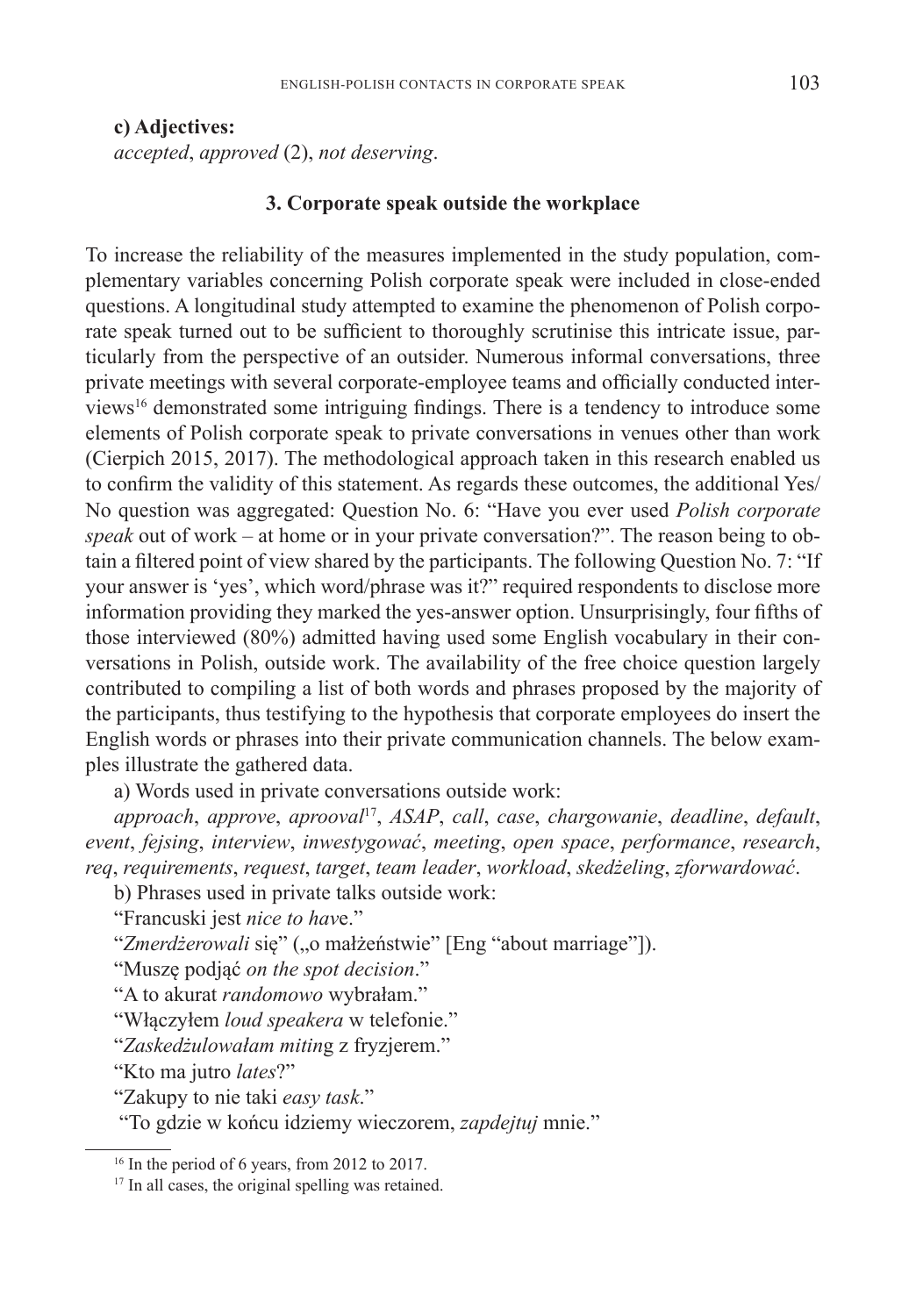"To jest *step* niżej."

This research provides an opportunity to advance the understanding of the tendency to insert corporate speak elements (English borrowings) into the everyday Polish language. The analysis of the abovementioned samples proves that some English borrowings, combined with Polish vocabulary, may totally distort the original word meaning (e.g. the phrase "zmerdżować się" has no implication of company fusion, instead, its intended meaning is "to get married". Thereby, it is likely to reinforce some humorous functions in the discourse.) More to the point, English elements (e.g. "fejsing", "mieć lates") may be both incomprehensible and incorrect. The scope of the paper-and-pencil questionnaire did not permit the introduction of another open-ended question that might extend our data collection in this respect. Therefore, little is known about the rates of both the tendency and popularity of such linguistic transference. However, the implication of these findings is that the phenomenon of applying English corporate borrowings has the potential to reach Polish speakers other than corporation employees.

### **IV. CONCLUSIONS**

This paper examined a social variety of Polish language which has been visibly marked by the presence of English loanwords. The existence of Polish corporate speak was featured relating to the status of English as the *lingua franca* for corporate communication world-wide. Thereby, undertaking this study aimed at presenting a certain view on language contact in an era of globalization.

The first part of the article focused on multinational corporations which were presented as both the products of globalization and its key components. The Polish corporate community was characterized as a hermetic group of professionals whose job specification is strictly connected with the international character of their working environment.

In the second part of the paper, sociolinguistic reflections of the English-Polish contact visible in corporate speak were presented. The responses provided by a cohort of 84 corporate employees helped to expose this linguistic variety. It has become clear that corporate speak is well-known and widely used among the participants. Its acquisition is frequently a rapid process, for the most part because of the fact that the general proficiency level of English in this group is high. Additionally, the functional character of Polish corporate speak is its most distinctive feature.

The research enabled a better understanding of the underlying phenomenon of borrowing English lexical items. It confirmed the initial hypothesis that employees of Polish subsidiaries of international corporations noticeably incorporate English words and phrases into their daily communication in Polish. Having gathered the words and phrases enumerated by those surveyed, it seems visible that some of them might be incomprehensible for other English-speaking Poles. Also, the analysis consisted of establishing the rationale behind using Anglicisms in daily corporate communication, namely: the globalization of the business and international work environment with English as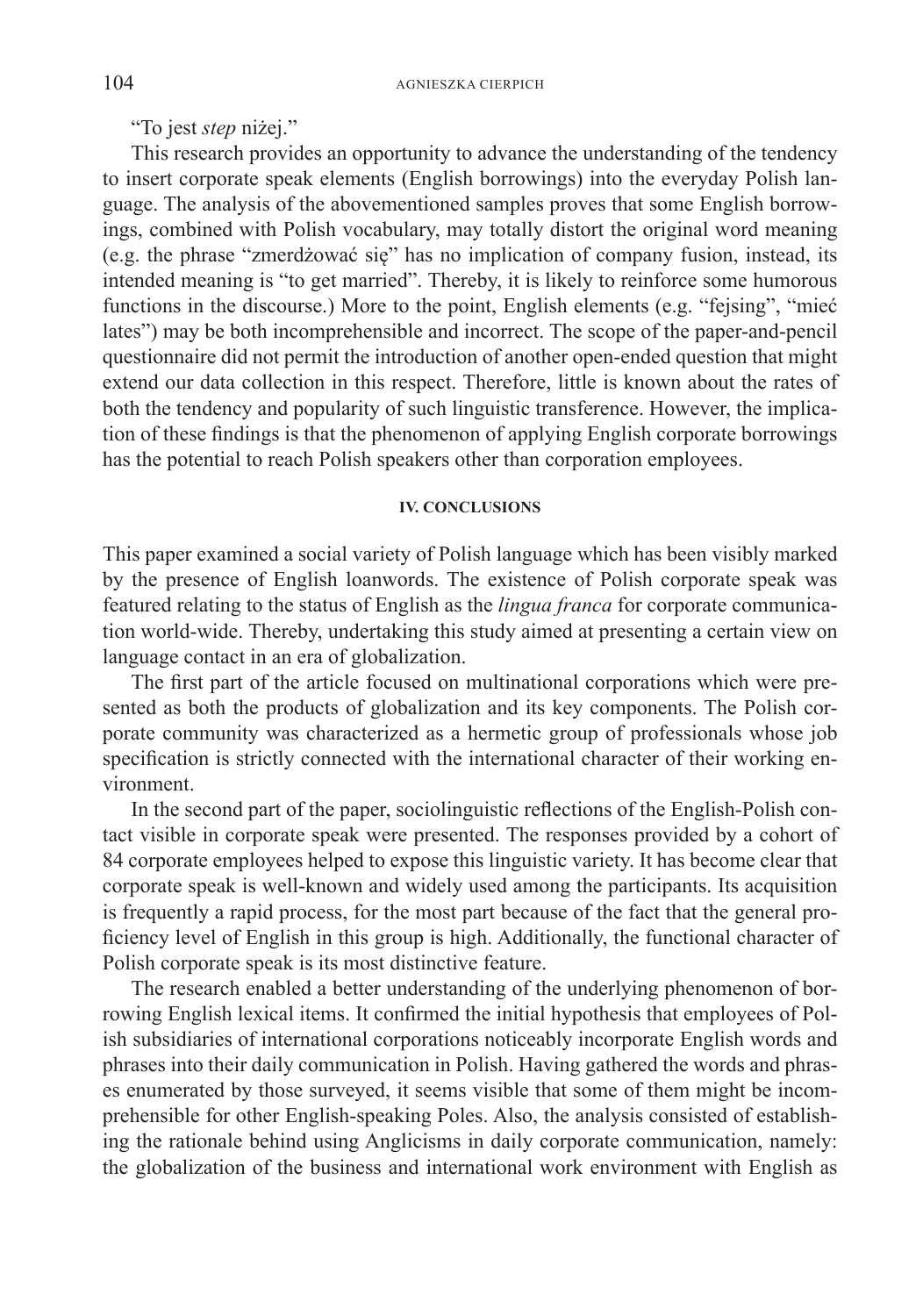a *lingua franca*, the documentation and software being available exclusively in English, economy of communication, translation problems and the sense of group identity. Moreover, the diverse lexical elements enumerated by the respondents shed light on the phenomenon of borrowing from the source language to the recipient language. Consequently, we can conclude that borrowing may be perceived as a process fuelling contact-induced changes.

#### **REFERENCES**

- Alnajjar J. 2016: *Communication Audit in Globally Integrated R&D Project Teams*, Frankfurt am Main– Bern–Bruxelles–NewYork–Oxford–Wien–Warszawa: Peter Lang (Warschauer Studien zur Germanistik und zur Angewandten Linguistik 23).
- Boussebaa M., Sincha S., Gabriel Y. 2014: Englishization in offshore call centers: A postcolonial perspective, *Journal of International Business Studies* 45, 1152–1169.
- Busse U., Görlach M. 2007: German, [in:] Görlach M. (ed.), *English in Europe*, 2nd ed., Oxford: Oxford University Press, 13–36.
- Cierpich A. 2015a: The (Polish) *corpolect*? A phenomenon based on the Polish-English contact, [in:] Chruszczewski P.P., Lanigan R.L., Rickford J.R., Buczek K., Knapik A.R., Mianowski L. (eds.), *Languages in Contact 2014*, Wrocław–Washington, D.C.: Wydawnictwo Wyższej Szkoły Filologicznej we Wrocławiu, 145–167.
- Cierpich A. 2015b: Punkt widzenia Polaków zatrudnionych w korporacjach międzynarodowych, [in:] Tabakowska E., Cierpich A., Borowski G. (eds.), *Punkt widzenia w języku, literaturze i przekładzie*, Kraków: Wydawnictwo Uniwersytetu Jagiellońskiego, 19–25.
- Cierpich A. 2017: Socjolekty korporacyjne jako przykład polsko-angielskich kontaktów językowych, [in:] Pachowicz M., Choińska K. (eds.), *Świat słów*, Tarnów: Wydawnictwo Państwowej Wyższej Szkoły Zawodowej, 213–223.
- Grucza F. Alnajjar J. (eds.) 2015: *Kommunikation in multikulturellen Projektteams*, Frankfurt am Main–Bern–Bruxelles–NewYork–Oxford–Wien–Warszawa: Peter Lang (Warschauer Studien zur Germanistik und zur Angewandten Linguistik 22).
- Haugen E. 1950: The analysis of linguistic borrowing, *Language* 26(2), 210–231.
- Kachru B.B. 1985: Standards, codification and sociolinguistic realism: The English language in the outer circle, [in:] Quirk R., Widdowson H.G. (eds.), *English in the World: Teaching and Learning the Language and Literatures*, Cambridge: Cambridge University Press, 11–30.
- Kolasa I. 2014: Anglicyzmy w korpusie mówionym rozmów między pracownikami korporacji, [in:] Łukasik M., Mikołajewska B. (eds.), *Języki specjalistyczne wczoraj, dziś i jutro*, *Studi@ Naukowe* 17, Warszawa: Wydawnictwo Naukowe IKLA Instytutu Kulturologii i Lingwistyki Antropocentrycznej, Uniwersytet Warszawski, 158–175.
- Krysińska J. 2012: *Homo corporaticus, czyli przewodnik przetrwania w korporacji*, Gliwice: Wydawnictwo Helion.